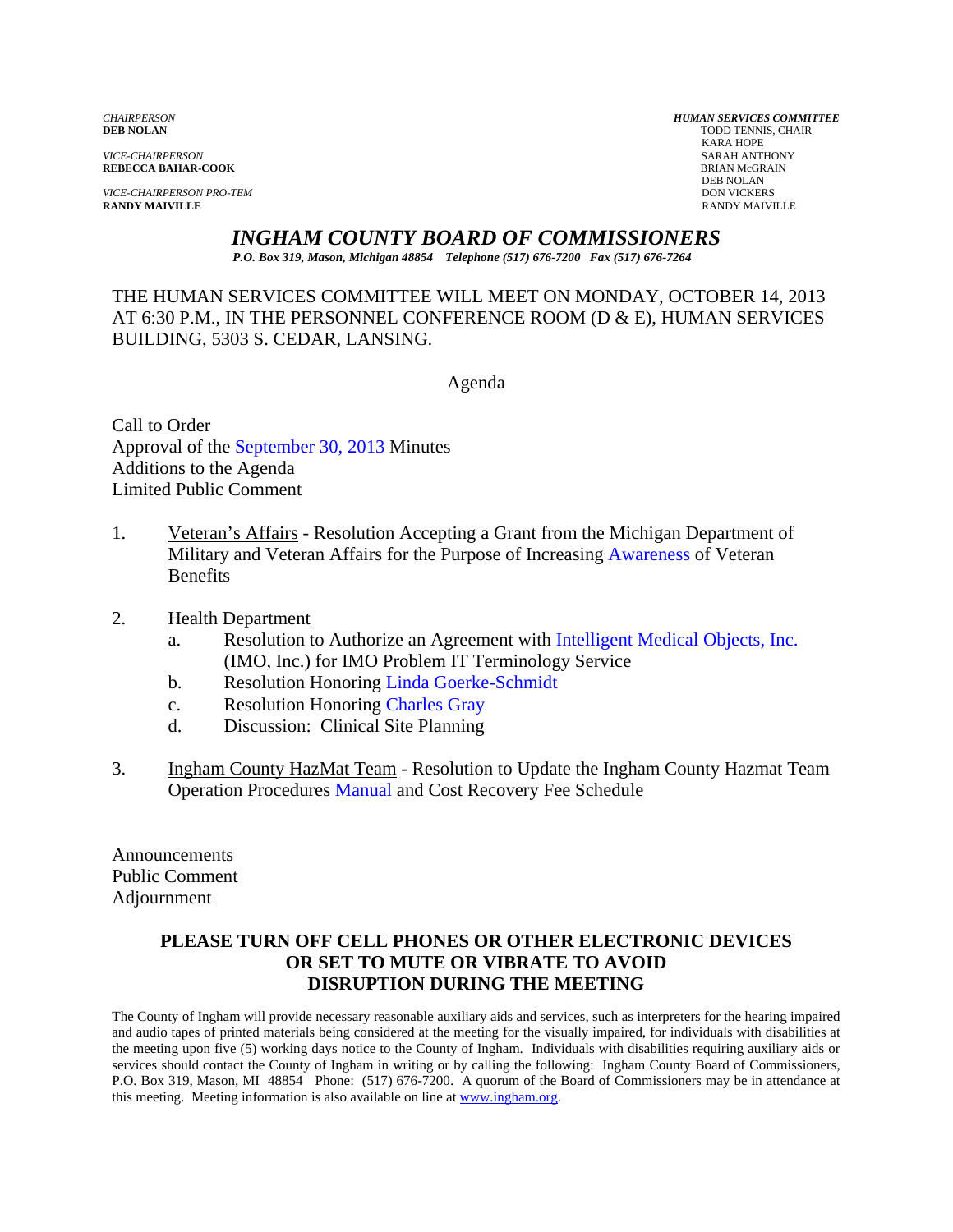#### HUMAN SERVICES COMMITTEE September 30, 2013 **Minutes**

<span id="page-1-0"></span>

| <b>Members Present:</b> | Todd Tennis, Kara Hope, Sarah Anthony, Brian McGrain, Deb Nolan,<br>Don Vickers, and Randy Maiville |
|-------------------------|-----------------------------------------------------------------------------------------------------|
| Members Absent:         | <b>None</b>                                                                                         |
| <b>Others Present:</b>  | Jared Cypher, Chuck Gray, Renée Branch Canady, Barb Mastin,<br>Chuck Gray and others                |

The meeting was called to order by Chairperson Tennis at 6:30 p.m. in the Personnel Conference Room "D & E" of the Human Services Building, 5303 S. Cedar Street, Lansing.

Approval of the September 16, 2013 Minutes The September 16, 2013 Minutes were approved as submitted.

Additions to the Agenda None.

Limited Public Comment None.

MOVED BY COMM. VICKERS, SUPPORTED BY COMM. MCGRAIN, TO APPROVE A CONSENT AGENDA FOR THE FOLLOWING ITEMS:

- 4. MSU Extension Resolution to Authorize an Amendment to the Agreement for Extension Services Between Michigan State University and Ingham County
- 5. Health Department
	- e. Resolution to Authorize a Letter of Agreement Between the Ingham County Health Department, Power of We Consortium and the Community Mental Health Authority of Clinton, Eaton, and Ingham Counties

#### MOTION CARRIED UNANIMOUSLY.

MOVED BY COMM. VICKERS, SUPPORTED BY COMM. MCGRAIN, TO APPROVE THE ITEMS ON THE CONSENT AGENDA.

MOTION CARRIED UNANIMOUSLY.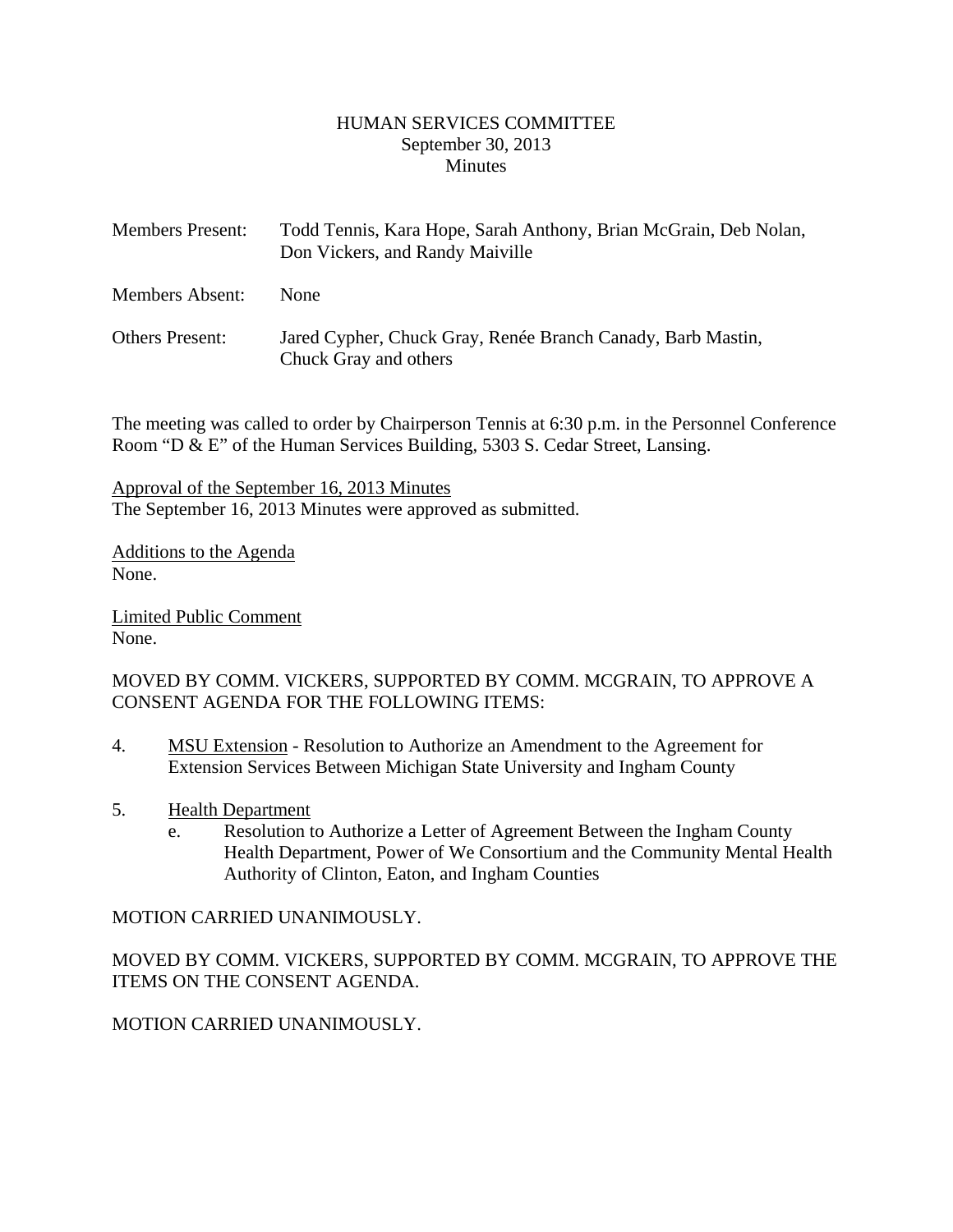#### 2. Health Department

b. Discussion: Clinical Site Planning

Ms. Mastin informed the Committee that time was spent with Cindy Barr of Capital Link Consultants last week. The Clinical Site Planning Committee and Ms. Barr visited various building sites to research and analyze capacity, floor plans and accessibility to the buildings such as parking, walking and bus routes. Ms. Barr will be providing her suggestions in a written analysis to the Health Department shortly. Dr. Branch Canady noted that during the exit interview Ms. Barr suggested the Health Department and/or the IHP (Ingham Health Plan) establish a project coordinator position and have that individual work with the Facilities Department to address capacity issues, access to care and relocation of services. Dr. Branch Canady pointed out that the IHP is funding the consultant fees and they have expressed their willingness to fund a project coordinator position.

Dr. Branch Canady informed the Committee that Ms. Barr also spoke with Mr. Schertzing regarding Land Bank properties; however, there were challenges with the Land Bank properties along with timing constraints.

The Committee discussed the site plans including: building access, locations and visibility of the signage identifying Ingham County's participation in funding the Community Health Centers. The Committee pointed out the uniqueness of Ingham County as a FQHC run by the County Health Department employees.

The Committee questioned how the ACA (Affordable Care Act) will be affected if there is a government shutdown. Dr. Branch Canady stated it is a concern; however, the recent sequester did not have much of an impact. Ms. Mastin stated the marketplace will still open tomorrow. She then informed the Committee that two community health workers will be educating people in the community along with the Health Department navigators assisting people in the Human Services building. She stated that these employees are prepared to answer questions the public may have. Dr. Branch Canady and Ms. Mastin informed the Committee that with upcoming health care changes they have worked on some talking points to provide Ingham County residents. Comm. Vickers asked that the information be emailed to the Committee. Dr. Branch Canady stated she will be contacting the Commissioners from the out-counties to discuss how to best educate people in their communities. The Committee discussed the ACA along with the County's relationship with the IHP and the Community Health Center (CHC) Board.

Announcements None.

Public Comment None.

The meeting adjourned at approximately 6:56 p.m.

Respectfully submitted,

Julie Buckmaster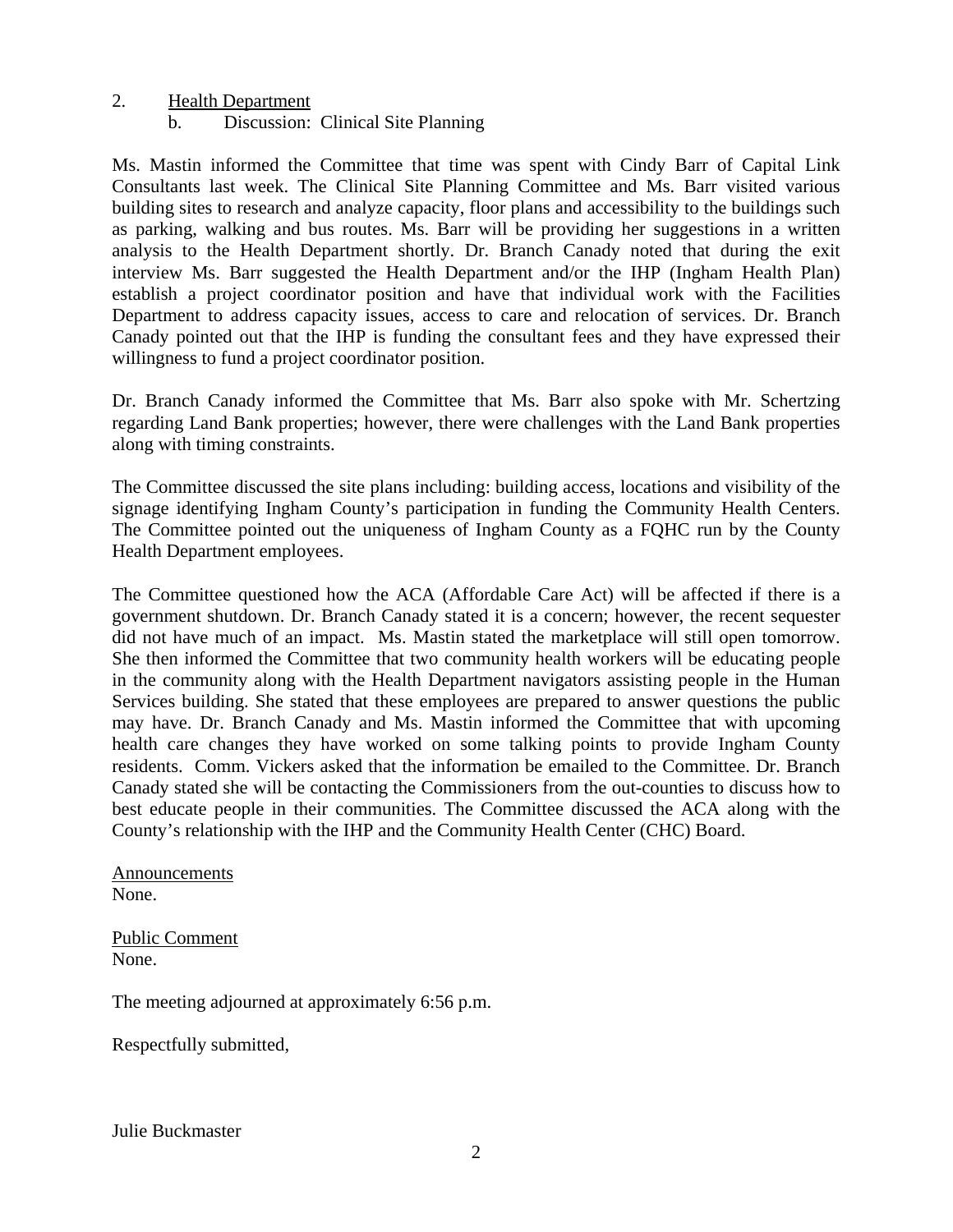# **OCTOBER 14, 2013 HUMAN SERVICES AGENDA STAFF REVIEW SUMMARY**

# **ACTION ITEMS:**

# **The Assistant Deputy Controller is recommending approval of the following resolutions**

*1. Veteran's Affairs - Resolution Accepting a Financial Grant from the Michigan Department of Military and Veteran Affairs for the Purpose of Increasing Awareness of Veteran Benefits* 

This resolution accepts a grant from the Michigan Department of Military and Veteran Affairs in the amount of \$11,946 for the purposes of increasing awareness of veteran benefits. It is anticipated that this award will be used for media outreach such as newspapers, to upgrade office brochures, and other efforts to reach Ingham and Clinton County veterans.

- *2. Health Department*
	- *a. Resolution to Authorize an Agreement with Intelligent Medical Objects, Inc. (IMO, Inc.) for IMO Problem It Terminology Service*

This resolution authorizes an agreement between the Health Department and IMO, Inc. to provide an IMO Problem IT Terminology Service which includes the Service for an Annual End-user Fee of \$6,000 plus Consulting Services for Installation of Problem IT for \$2,500, for a total amount of \$8,500 over a three year period of November 1, 2013 through October 31, 2016. The agreement will automatically renew for subsequent one year periods unless otherwise terminated by either party. Funds for the agreement are included in the 2014 budget. The product offered by IMO, Inc., offers a service that addresses Ingham Community Health Center's need to update to the ICD-10-CM coding system and improve the code search functionality of Next Gen Electronic Health Records and Patient Management System Software.

# *3. Ingham County HazMat Team - Resolution to Update the Ingham County Hazmat Team Operation Procedures Manual and Cost Recovery Fee Schedule*

This resolution updates the Ingham County Hazmat Team Operation Procedures Manual and Cost Recovery Fee Schedule. The HazMat Team is recommending to increase the hourly individual flat rate and per hour HazMat vehicle rate. This fee has not been increased since the mid - 1990's and this resolution will update the Ingham County HazMat Team Operation Procedures Manual and Cost Recovery Fee Schedule to increase the hourly flat rate from \$20 an hour per individual to \$30 an hour per individual, and from \$250 per hour for the HazMat vehicle to \$300 per hour.

# **OTHER ITEMS:**

- *2. Health Department*
	- *b. Resolution Honoring Linda Goerke-Schmidt*
	- *c. Resolution Honoring Charles Gray*
	- *d. Discussion: Clinical Site Planning*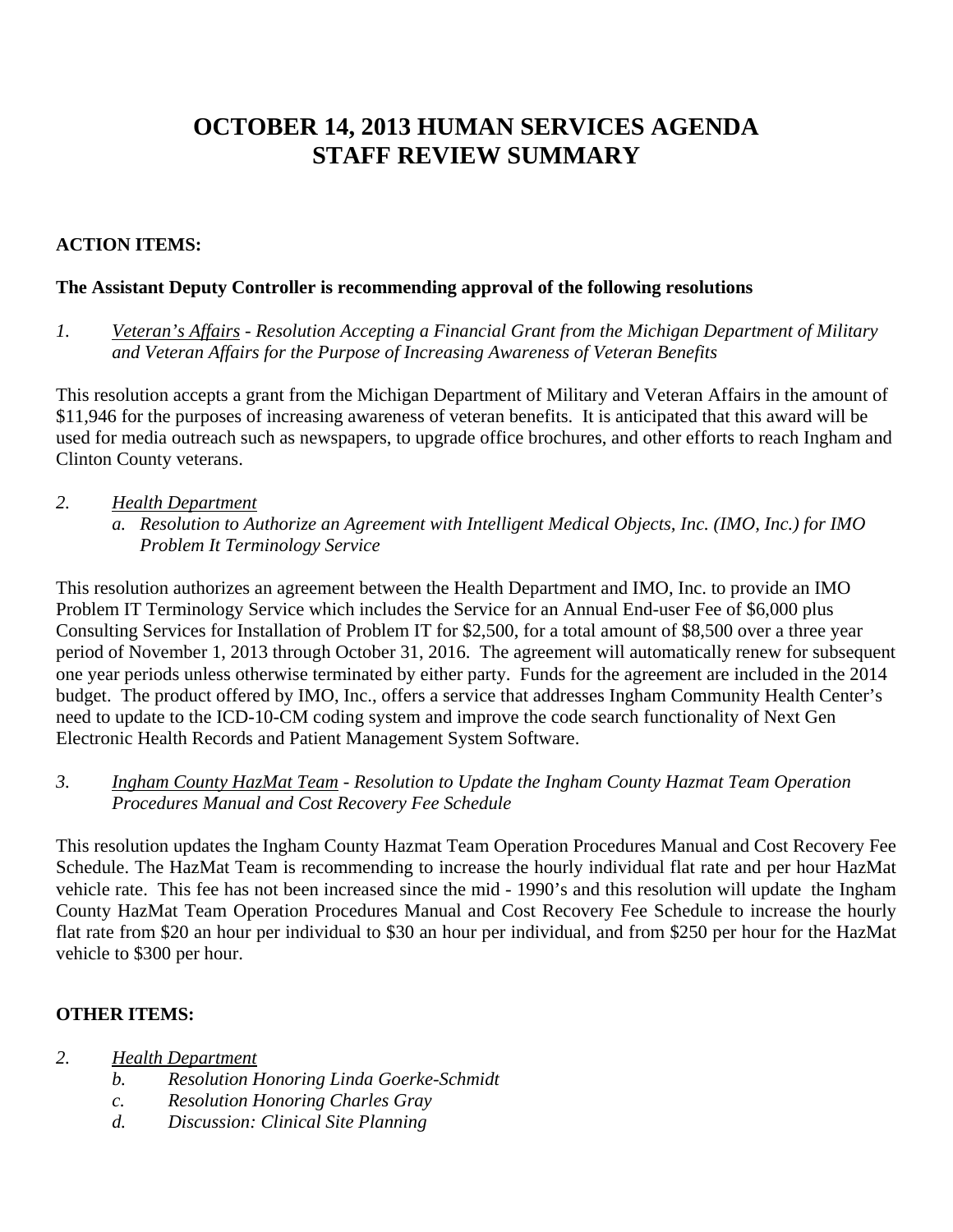<span id="page-4-0"></span>Introduced by the Human Services and Finance Committees of the:

# INGHAM COUNTY BOARD OF COMMISSIONERS

#### **RESOLUTION ACCEPTING A GRANT FROM THE MICHIGAN DEPARTMENT OF MILITARY AND VETERAN AFFAIRS FOR THE PURPOSE OF INCREASING AWARENESS OF VETERAN BENEFITS**

WHEREAS, Ingham County Board of Commissioners are in support of increasing awareness of the benefits to which veterans and their dependents are entitled; and

WHEREAS, there are 15,438 veterans in Ingham County, many of them combat veterans of WWII, Korea, Vietnam, Persian Gulf, Iraq, Afghanistan and other United States Military Expeditions; and

WHEREAS, Based on the United States Department of Veteran Affairs GDX Report, Ingham County veterans/dependents along with other Michigan veterans/dependents are ranked well below the national per capita; and

WHEREAS, Ingham County Department of Veteran Affairs has been awarded a grant in the amount of \$11,946 from the Michigan Department of Military & Veteran Affairs for the purposes of increasing awareness of veteran benefits; and

WHEREAS, our veterans are entitled to pension and compensation benefits, health care benefits, disability benefits, and G.I. Bill education benefits; and

WHEREAS, the Ingham County Department of Veteran Affairs will strive to identify our veterans and their families and help them receive the benefits they deserve and have earned; and

WHEREAS, the Veteran Affairs Director recommends that the Board of Commissioners accept the grant in the amount of \$11,946 from the Michigan Department of Veteran Affairs.

THEREFORE BE IT RESOLVED, that the Ingham County Board of Commissioners accepts the grant from the Michigan Department of Military and Veteran Affairs in the amount of \$11,946 for the purpose of increasing awareness of veteran benefits.

BE IT FURTHER RESOLVED, that the Controller/Administrator is authorized to make any necessary budget adjustments consistent with this resolution.

BE IT FURTHER RESOLVED, that the Chairperson of the Board of Commissioners is hereby authorized to sign any necessary contract documents on behalf of the County after approval as to form by the County Attorney.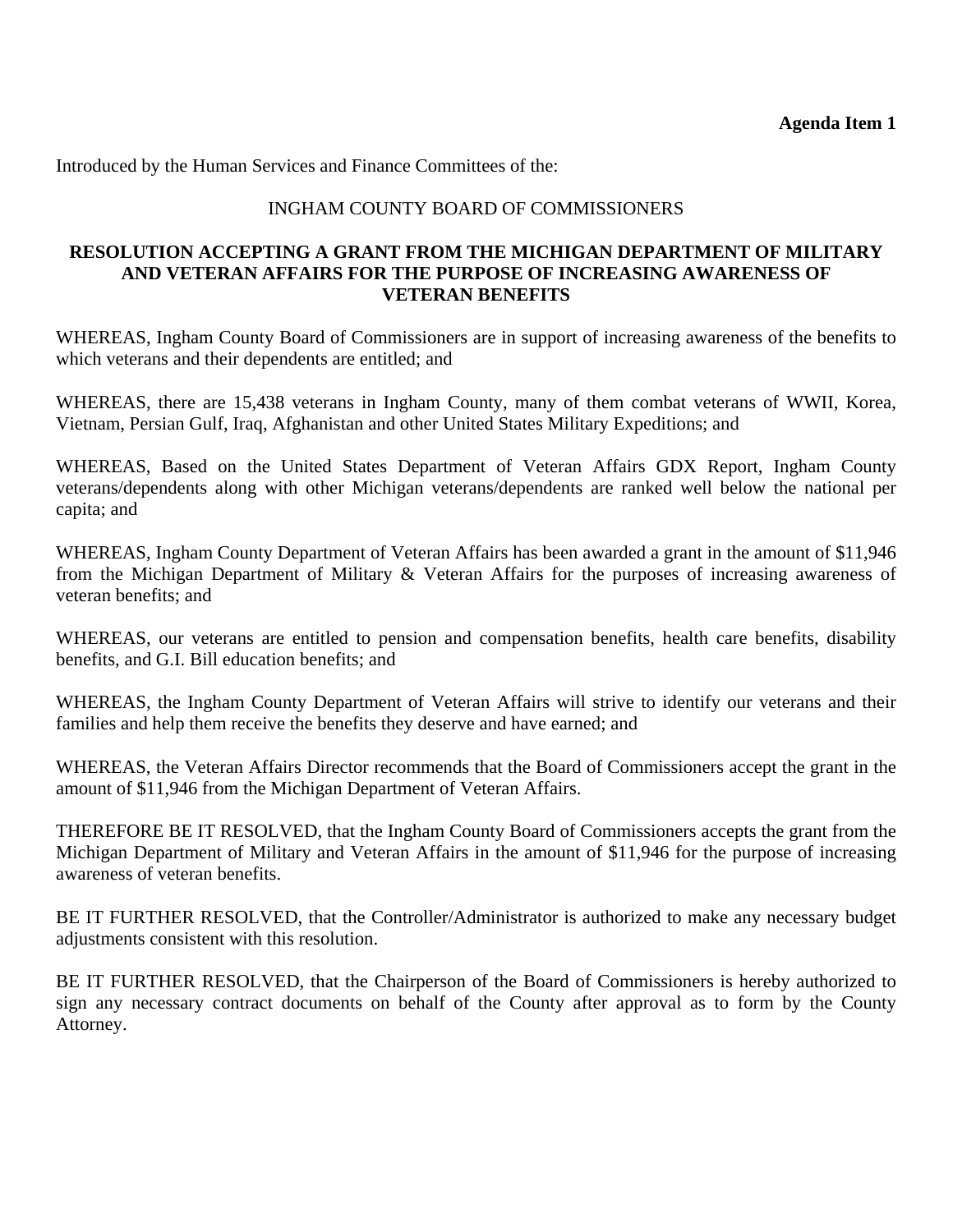#### **Agenda Item 2a**

#### MEMORANDUM

<span id="page-5-0"></span>

| To:      | Human Services Committee<br><b>Finance Committee</b>                                                                               |
|----------|------------------------------------------------------------------------------------------------------------------------------------|
| From:    | Renée Branch Canady, PhD, MPA, Health Officer                                                                                      |
| Date:    | September 24, 2013                                                                                                                 |
| Subject: | Authorization to Approve an Agreement with Intelligent Medical Objects, Inc. (IMO, Inc.) for IMO<br>Problem IT Terminology Service |

In 2012, Ingham County Health Department's Community Health Centers launched Electronic Health Records (EHR) using Next Gen Electronic Health Records and Patient Management System Software (Next Gen). While Next Gen has many advantages and benefits, one limitation is the diagnostic code feature of the software, in that the search function is not user friendly and requires health center staff to use an outside internet search engine to identify appropriate codes for specific diagnosis and medical history descriptions.

Further, the U.S. Health Resources and Services Administration will require all grantees to transition from the current ICD-9-CM diagnostic coding system to ICD-10-CM version by October 1, 2014 in order to remain in compliance. The ICD-10-CM coding system expands the current coding system from 17,000 to 235,000 codes to provide greater specificity and description in patient records and improve care. At this time, Next Gen has not released an update to its software for ICD-10-CM.

Intelligent Medical Objects, Inc., or IMO, Inc., offers a service that addresses Ingham Community Health Center's need to update to the ICD-10-CM coding system and improve the code search functionality of Next Gen. IMO, Inc. provided Ingham County Health Department a free trial of the IMO Problem IT Terminology Service (the "Service") along with a web based training for health center end users in July of 2013. Following the training and 30 days of the free trial period, positive feedback was gathered from health center end user staff. There is strong support from Ingham's health center staff to adopt IMO's Service. IMO, Inc. has extended the free trial access to the Service through the present date, but the free trial access will expire within the next thirty days.

The Service is recommended by Next Gen and is fully compatible with Next Gen software. There are no other services available to the knowledge of the Ingham County Health Department staff that were involved in the review and trial of the Service which fulfill Ingham Community Health Center's specific needs and are compatible with Next Gen.

The cost of the Service includes a one-time implementation fee, referred to as "Consulting Services for Installation of Problem IT", of \$2,500 for installation, updates, enhancements, material data updates and new versions into the Service including consulting services to be provided by IMO, Inc. over the three year agreement period. There is also a licensing fee per end user, referred to as "Service for an Annual End-user Fee", at the rate of \$6000 for 51-100 licensed users. Currently, Ingham Community Health Centers has approximately 86 active provider licenses for EHR. The Community Health Center Board has reviewed this Service and supports the agreement between the Health Department and IMO, Inc. The expenditures related to these services are included in the Health Department's 2014 budget.

I recommend that the Board of Commissioners adopt the attached resolution and authorize execution of an agreement with IMO, Inc. to provide the Service to the Ingham County Health Department.

c: John Jacobs, w attachment Barbara Watts Mastin, w/attachment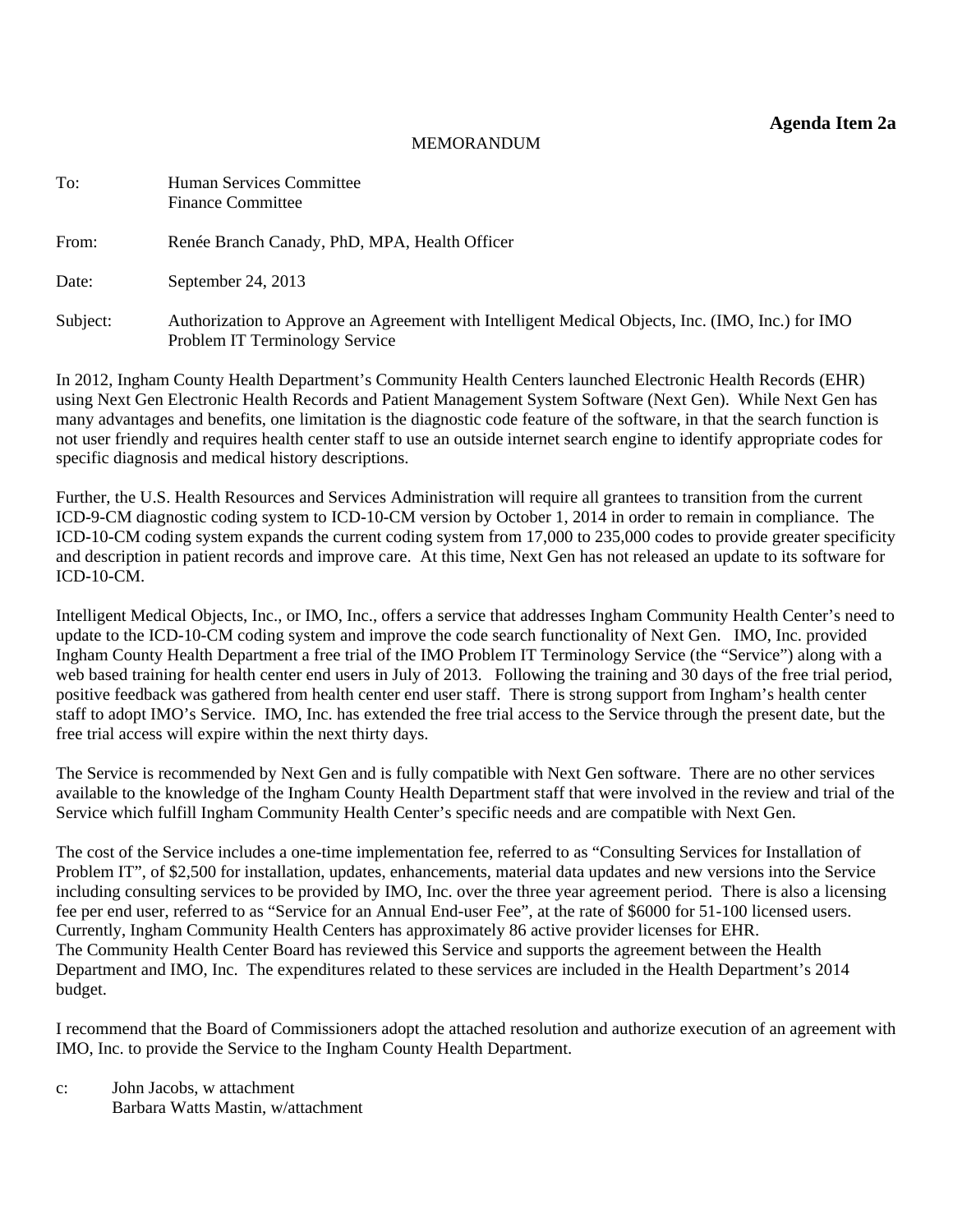Introduced by the Human Services and Finance Committees of the:

# INGHAM COUNTY BOARD OF COMMISSIONERS

#### **RESOLUTION TO AUTHORIZE AN AGREEMENT WITH INTELLIGENT MEDICAL OBJECTS, INC. (IMO, INC.) FOR IMO PROBLEM IT TERMINOLOGY SERVICE**

WHEREAS, the Health Department transitioned to the use of Next Gen Electronic Health Records and Patient Management System (Next Gen) throughout its Community Health Centers in 2012; and

WHEREAS, the Health Department's Community Health Centers must transition from current ICD-9-CM diagnostic coding system to ICD-10-CM version by October 1, 2014 in order to remain in compliance with the U.S. Health Resources and Services Administration policy; and

WHEREAS, Next Gen has presented challenges in relation to its limited diagnostic code search capability and has not yet released a solution for updating their Electronic Health Record and Patient Management System for ICD-10-CM; and

WHEREAS, Intelligent Medical Objects, Inc. (IMO, Inc.) offers IMO Problem IT Terminology Service (the "Service") which provides advanced user-friendly term search functionality to assist providers and clinicians in identifying terminology to document patient diagnosis and histories within Next Gen, using approximately 235,000 ICD-10-CM codes including mapping of 17,000 expiring ICD-9-CM codes to new ICD-10-CM codes; and

WHEREAS, IMO, Inc.'s Service is compatible and recommended for use with Next Gen and will ensure that the Community Health Centers will be fully compliant with required ICD-10-CM diagnostic code use requirements from HRSA by October 1, 2014 and will enhance the efficiency of the diagnostic code search function in Next Gen to ensure quality patient care; and

WHEREAS, the cost of the Service includes a one-time implementation fee, referred to as "Consulting Services for Installation of Problem IT." of \$2,500 for installation, updates, enhancements, material data updates and new versions into the Service and consulting services to be provided by IMO, Inc. over the three year agreement period; and

WHEREAS, the cost of Service also includes a licensing fee per end user, referred to as "Service for an Annual End-user Fee," of \$6,000 for 51-100 licensed users and Ingham Community Health Centers has approximately 86 active provider licenses for EHR; and

WHEREAS, these costs will be managed through the community health center funds and will require no additional funds; and

WHEREAS, IMO, Inc. is the only vendor who interfaces with Next Gen; and

WHEREAS, the Health Center staff has had trialed the Service for over 30 days within the last year and has expressed satisfaction with the Service and expressed support for the adoption of the Service; and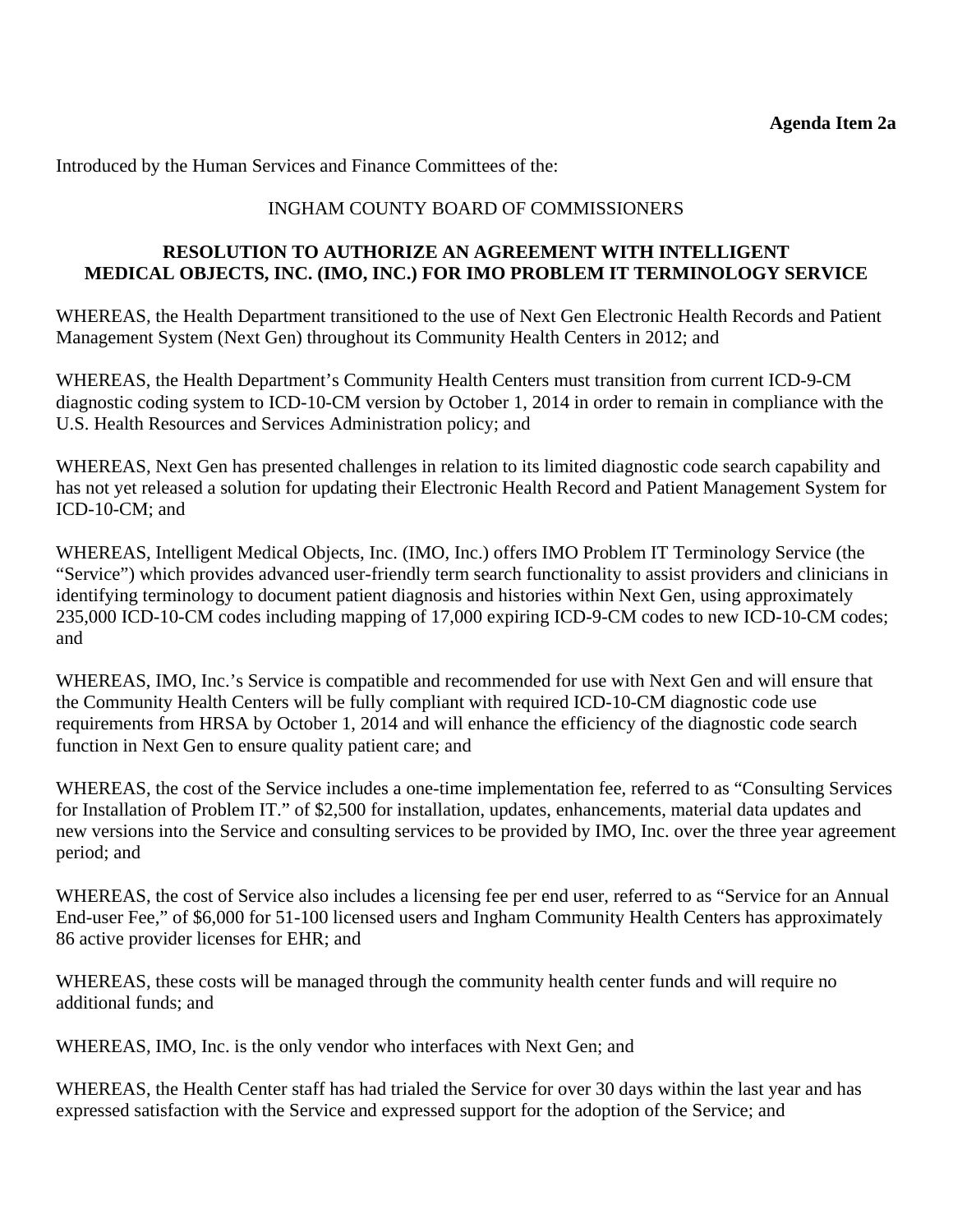WHEREAS, the Community Health Center Board supports the agreement between the Health Department and IMO, Inc.; and

WHEREAS, the Health Officer recommends that the Board of Commissioners authorize an agreement with IMO, Inc. for the Service for the period of October 1, 2013 through September 30, 2016 with automatic renewal at the end of the term unless either party provides notice otherwise.

THEREFORE BE IT RESOLVED, that the Board of Commissioners authorizes an agreement between the Health Department and IMO, Inc. to provide an IMO Problem IT Terminology Service which includes the Service for an Annual End-user Fee of \$6,000 plus Consulting Services for Installation of Problem IT for \$2,500, for a total amount of \$8,500 over a three year period.

BE IT FURTHER RESOLVED, that the agreement shall be for the period November 1, 2013 through October 31, 2016 and will automatically renew for subsequent one year periods unless otherwise terminated by either party.

BE IT FURTHER RESOLVED, that the Chairperson of the Board of Commissioners is hereby authorized to sign the necessary contract documents on behalf of the county after approval as to form by the County Attorney.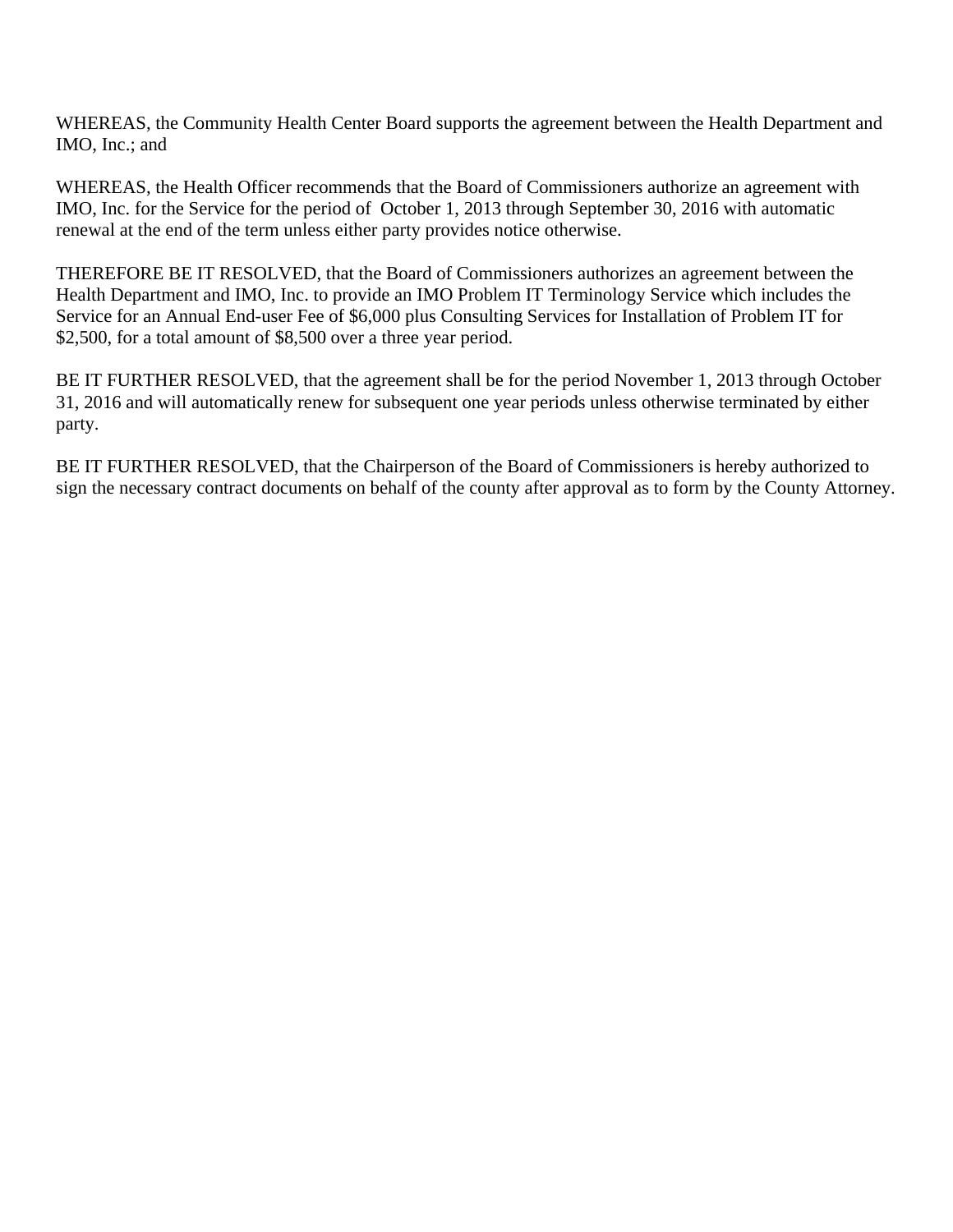#### **Agenda Item 2b**

<span id="page-8-0"></span>Introduced by the Human Services Committee of the:

## INGHAM COUNTY BOARD OF COMMISSIONERS

#### **RESOLUTION HONORING LINDA GOERKE-SCHMIDT**

WHEREAS, Linda Goerke-Schmidt began her career with the Ingham County Health Department in April, 1979 as a Clinic Nurse in the Project Health; and

WHEREAS, in November, 1982, she was reclassified as a Nurse Assessor in the Project Health; and

WHEREAS, Linda has functioned as a preceptor for MSU College of Nursing Pediatric Students from 1996 to 2005; and

WHEREAS, Linda began working with Catholic Social Services in 1980 to establish medical care for new refugee children through EPSDT screening. This evolved into the present contractual agreement for refugee screenings; and

WHEREAS, in 1996 she began working with MSU College of Osteopathic Medicine Pediatricians to provide health care to the culturally diverse pediatric population of Child Health Services; and

WHEREAS, Linda possess a tireless commitment to the Child Health Center patients; and

WHEREAS, through the years of dedicated hard work and unending compassion, she has always worked to promote the health and wellbeing of the ICHD pediatric patients, and the health center will not be the same without her.

THEREFORE BE IT RESOLVED, that the Ingham County Board of Commissioners hereby honors Linda Goerke-Schmidt for her 34 years of dedicated service to the community and for the contributions she has made to the Ingham County Health Department.

BE IT FURTHER RESOLVED, that the Board wishes her continued success in all of her future endeavors.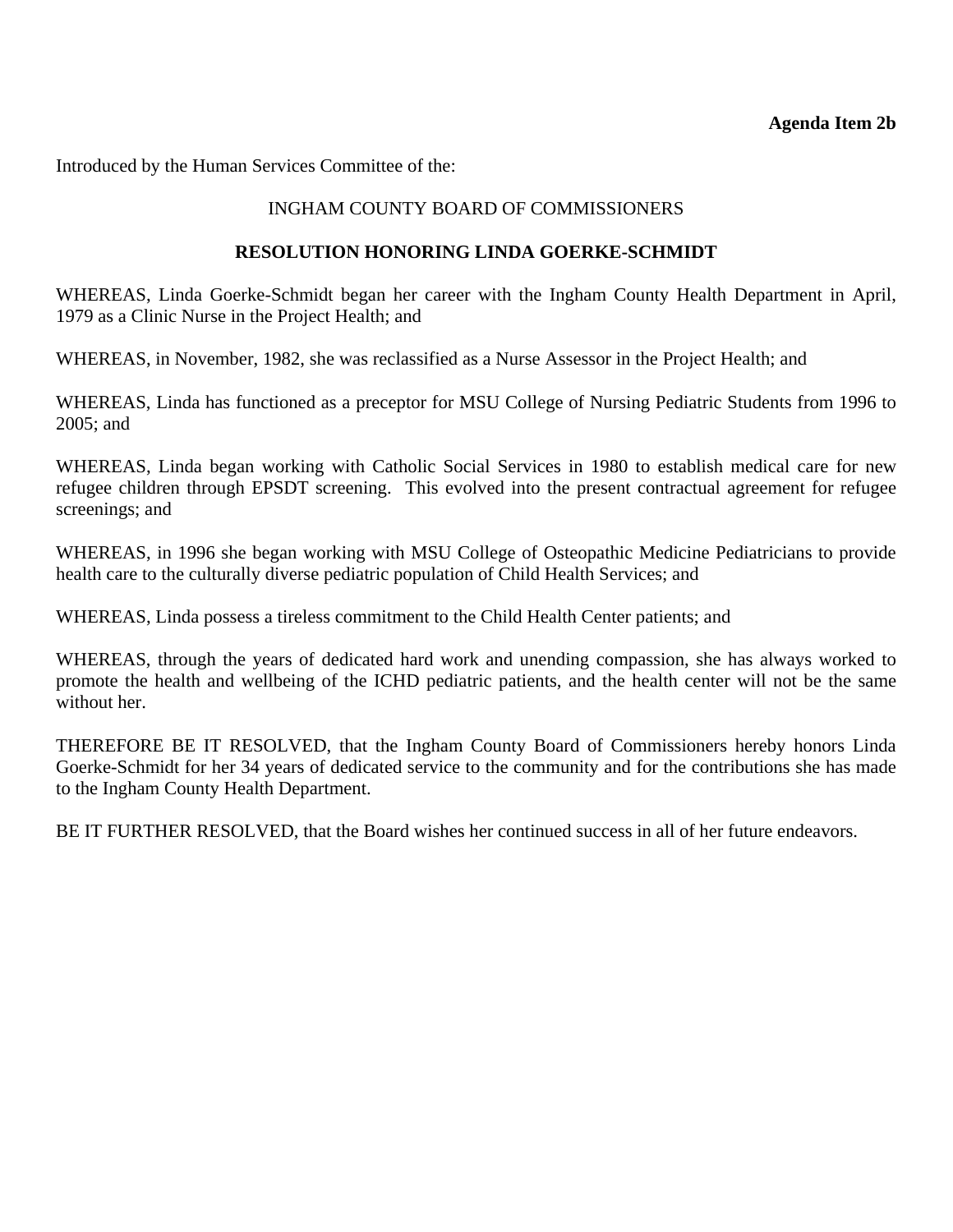#### **Agenda Item 2c**

<span id="page-9-0"></span>Introduced by the Human Services Committee of the:

## INGHAM COUNTY BOARD OF COMMISSIONERS

#### **RESOLUTION HONORING CHARLES GRAY**

WHEREAS, Charles (Chuck) Gray began his career with the Ingham County Health Department in December, 1974 as a Health Screening Technician in the Project Health; and

WHEREAS, in October, 1993, he was promoted to Lead Health Screening Technician in Child Health; and

WHEREAS, in April, 2005, he was reclassified as a Clinic Assistant Technician III in Child Health; and

WHEREAS, he is certified in hearing and vision testing by the State of Michigan; and

WHEREAS, throughout the years, Chuck has trained many clinic assistants working within the Health Department; and

WHEREAS, Chuck spent many years as a UAW Representative for the employees of Ingham County; and

WHEREAS, Chuck has witnessed generation after generation of children and their families receiving health care in the Child Health Clinic; and

WHEREAS, Chuck's compassion and understanding of children and their families, along with his sense of humor will be remembered and missed by all.

THEREFORE BE IT RESOLVED, that the Ingham County Board of Commissioners hereby honors Charles Gray for his 38 years of dedicated service to the community and for the contributions he has made to the Ingham County Health Department.

BE IT FURTHER RESOLVED, that the Board wishes her continued success in all of his future endeavors.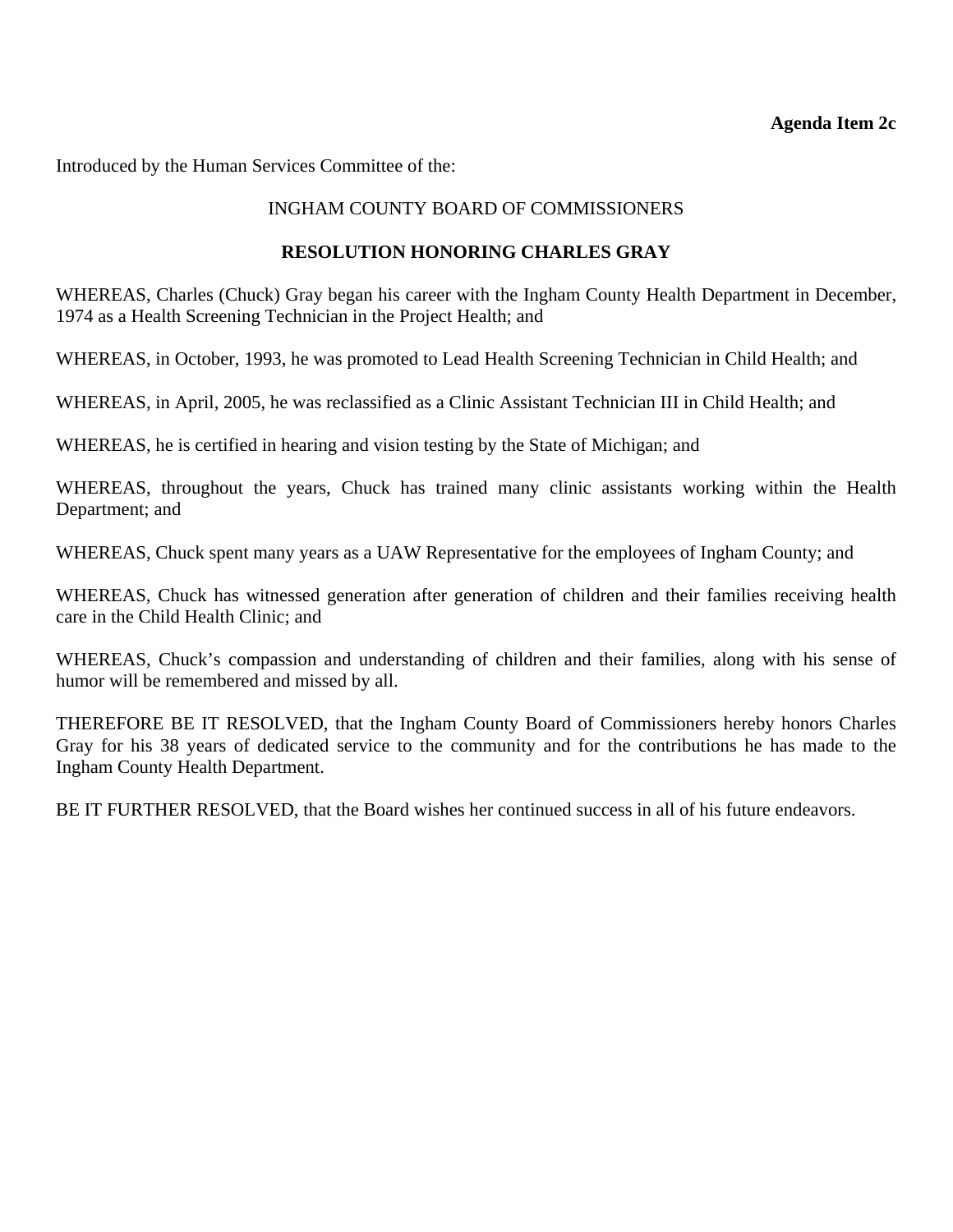<span id="page-10-0"></span>

| TO:   | Human Services and Finance Committee                                    |
|-------|-------------------------------------------------------------------------|
| FROM: | Herb Corey, Local Emergency Planning Coordinator                        |
| DATE: | September 13, 2013                                                      |
| RE:   | Ingham County HazMat Team Operation Procedures Manual and Cost Recovery |
|       | Fee Schedule                                                            |

Commissioners:

Attached you will find a proposed Resolution to update the Ingham County Hazmat Team Operation Procedures Manual and Cost Recovery Fee Schedule. The HazMat Team is recommending to increase the hourly individual flat rate and per hour HazMat vehicle rate.

This fee has not been increased since the mid 1990's and this resolution will update the Ingham County HazMat Team Operation Procedures Manual and Cost Recovery Fee Schedule to increase the hourly flat rate from \$20 an hour per individual to \$30 an hour per individual and from \$250.00 per hour for the HazMat vehicle to \$300 per hour. The current the Ingham County HazMat Team Operation Procedures Manual and Cost Recovery Fee Schedule is attached for your review.

These fee increases will be effective November 1, 2013 should you approve this resolution.

I recommend approval of the attached resolution.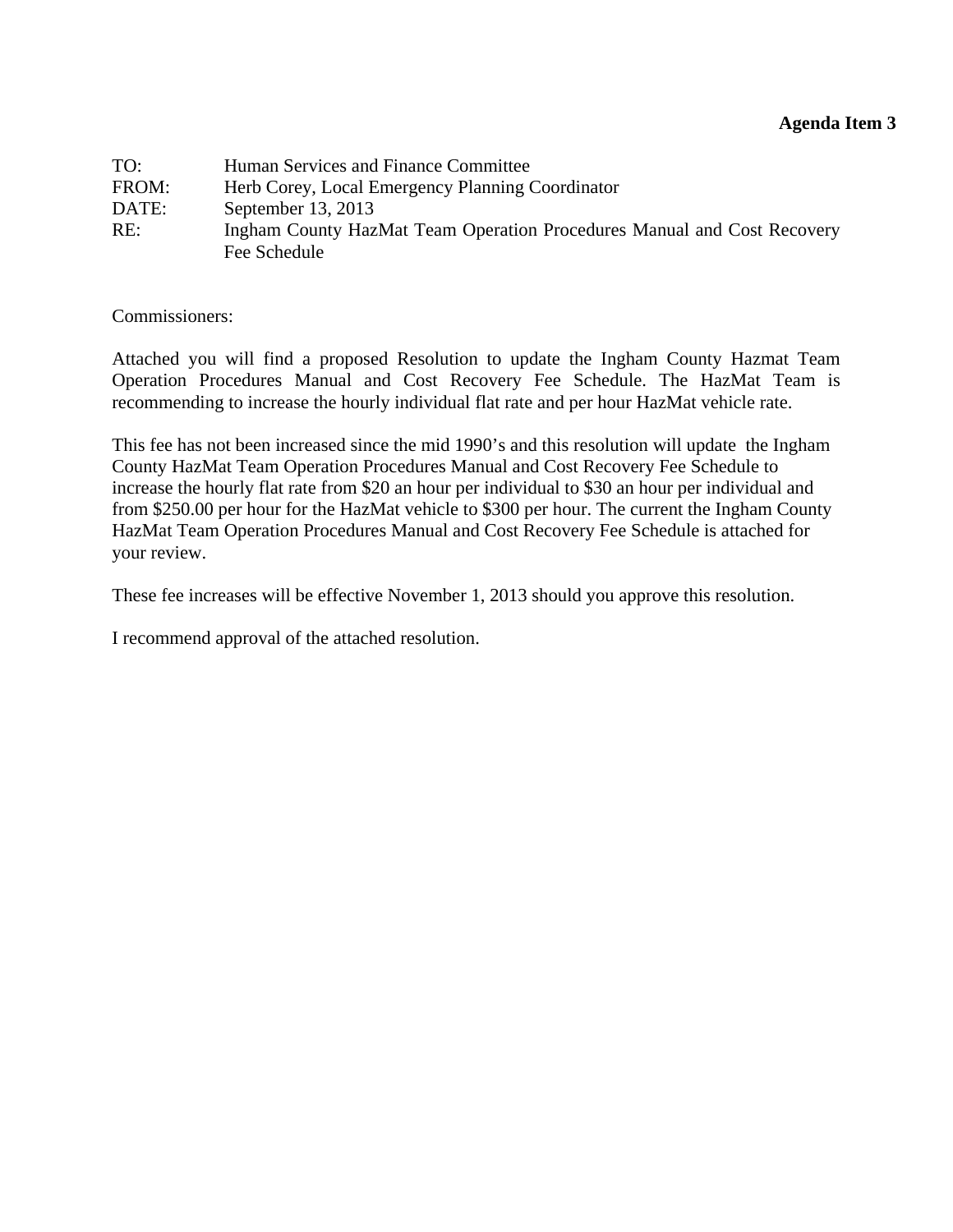#### **Agenda Item 3**

# **INGHAM COUNTY HAZMAT TEAM OPERATIONS PROCEDURES**

# **COST RECOVERY**

## **I. PURPOSE**

 1. To provide a standard billing procedure for cost recovery of the Ingham County HazMat Team.

## **II. SCOPE**

This procedure is to be followed by command staff of the HazMat Team.

# **III. PROCEDURE**

 1. HazMat Coordinator is responsible for preparing a bill for the Incident Commander. If not completed on site of incident, coordinator has ten (10) working days to complete billing and submit to fire chief having jurisdiction over incident.

 2. Billing will be based on a flat rate of \$20.00 an hour per individual and \$250.00 per hour for the vehicle. All cost for replacement of supplies and equipment will be based on a replacement or repair cost.

 3. Billing will be itemized for individuals and list their name and fire department.

 4. The coordinator will cut an R/O (Requisition Order) for each fire department supporting the incident, identifying each individual with that unit. R/O will be submitted to the Emergency Management Program Manager for development of P/O (Purchase Order). P/O will be submitted for payment to each fire department.

 5. Incident commander or fire chief having jurisdiction will be responsible for collection of all fee/cost related to the incident. Fire chief will submit payment of cost acquired at incident (if collected) and make payment/check to Ingham County Treasury, HazMat Team.

This policy is under the direction of the HazMat Steering Committee of Ingham County.